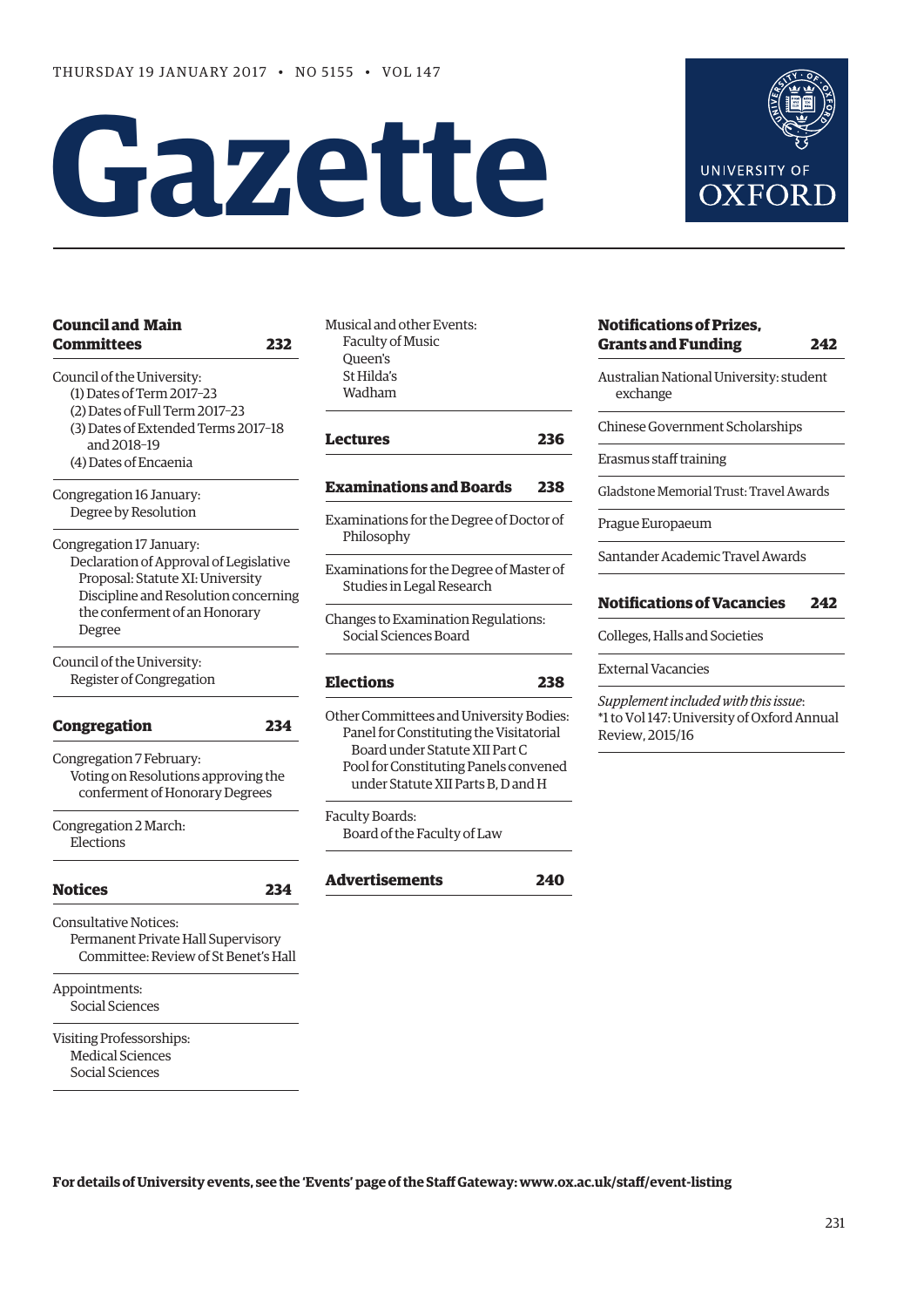# <span id="page-1-0"></span>Council and Main Committees

# **Council of the University**

# **(1) Dates of Term 2017–23**

MICHAELMAS TERM 2017 Sun, 1 October Sun, 17 December HILARY TERM 2018

Sun, 7 January Sat, 24 March

TRINITY TERM 2018 Fri, 20 April Fri, 6 July

MICHAELMAS TERM 2018 Mon, 1 October Mon, 17 December

HILARY TERM 2019 Mon, 7 January Sat, 13 April

TRINITY TERM 2019 Wed, 24 April Sat, 6 July

*Provisional dates*

MICHAELMAS TERM 2019 Tues, 1 October Tues, 17 December

HILARY TERM 2020 Tues, 7 January Wed, 25 March

TRINITY TERM 2020 Mon, 20 April Mon, 6 July

MICHAELMAS TERM 2020 Thurs, 1 October Thurs, 17 December

HILARY TERM 2021 Thurs, 7 January Thurs, 25 March

TRINITY TERM 2021 Tues, 20 April Tues, 6 July

MICHAELMAS TERM 2021 Fri, 1 October Fri, 17 December

HILARY TERM 2022 Fri, 7 January Fri, 25 March

TRINITY TERM 2022 Wed, 20 April Wed, 6 July

MICHAELMAS TERM 2022 Sat, 1 October Sat, 17 December

HILARY TERM 2023 Sat, 7 January Sat, 25 March

TRINITY TERM 2023 Thurs, 20 April Thurs, 6 July

#### **(2) Dates of Full Term 2017–23**

The dates for reckoning Full Term 2017–18 and 2018–19 have been fixed, and the dates for reckoning Full Term 2019–23 have been fixed provisionally. The dates and provisional dates for Full Term 2017–23 are set out below:

MICHAELMAS TERM 2017 Sun, 8 October Sat, 2 December

HILARY TERM 2018 Sun, 14 January Sat, 10 March

TRINITY TERM 2018 Sun, 22 April Sat, 16 June

MICHAELMAS TERM 2018 Sun, 7 October Sat, 1 December

HILARY TERM 2019 Sun, 13 January Sat, 9 March

TRINITY TERM 2019 Sun, 28 April Sat, 22 June

*Provisional dates*

MICHAELMAS TERM 2019 Sun, 13 October Sat, 7 December

HILARY TERM 2020 Sun, 19 January Sat, 14 March

TRINITY TERM 2020 Sun, 26 April Sat, 20 June

MICHAELMAS TERM 2020 Sun, 11 October Sat, 5 December

HILARY TERM 2021 Sun, 17 January Sat, 13 March

TRINITY TERM 2021 Sun, 25 April Sat, 19 June

MICHAELMAS TERM 2021 Sun, 10 October Sat, 4 December

HILARY TERM 2022 Sun, 16 January Sat, 12 March

TRINITY TERM 2022 Sun, 24 April Sat, 18 June

MICHAELMAS TERM 2022 Sun, 9 October Sat, 3 December

HILARY TERM 2023 Sun, 15 January Sat, 11 March

TRINITY TERM 2023 Sun, 23 April Sat, 17 June

#### **(3) Dates of Extended Terms 2017–18 and 2018–19**

The dates of extended terms for 2017–18 and 2018–19 for Part II candidates in Chemistry and in Molecular and Cellular Biochemistry, for Part I candidates in Materials, Economics and Management, for Part II candidates in Materials Science, for the Clinical course for the Second BM, for the Postgraduate Certificate in Education, and for MBA and MPP candidates are set out below:

*Honour School of Chemistry: Part II candidates in Chemistry*

MICHAELMAS TERM 2017 Thurs, 21 September Tues, 19 December

HILARY TERM 2018 Tues, 2 January Wed, 28 March

TRINITY TERM 2018 Mon, 9 April Sat, 7 July

MICHAELMAS TERM 2018 Thurs, 20 September Tues, 18 December

HILARY TERM 2019 Thurs, 3 January Wed, 17 April

TRINITY TERM 2019 Mon, 29 April Sat, 13 July

*Part I candidates in Materials, Economics and Management* 

TRINITY TERM 2018 Mon, 23 April Sat, 23 June

TRINITY TERM 2019 Sun, 28 April Sat, 29 June

*Part II candidates in Materials Science (fourth-year MEng students in Materials Science)* 

MICHAELMAS TERM 2017 Fri, 8 September Sat, 9 December

HILARY TERM 2018 Fri, 5 January Sat, 24 March

TRINITY TERM 2018 Fri, 6 April Sat, 30 June

MICHAELMAS TERM 2018 Fri, 7 September Sat, 8 December

HILARY TERM 2019 Fri, 4 January Sat, 13 April

TRINITY TERM 2019 Fri, 26 April Sat, 6 July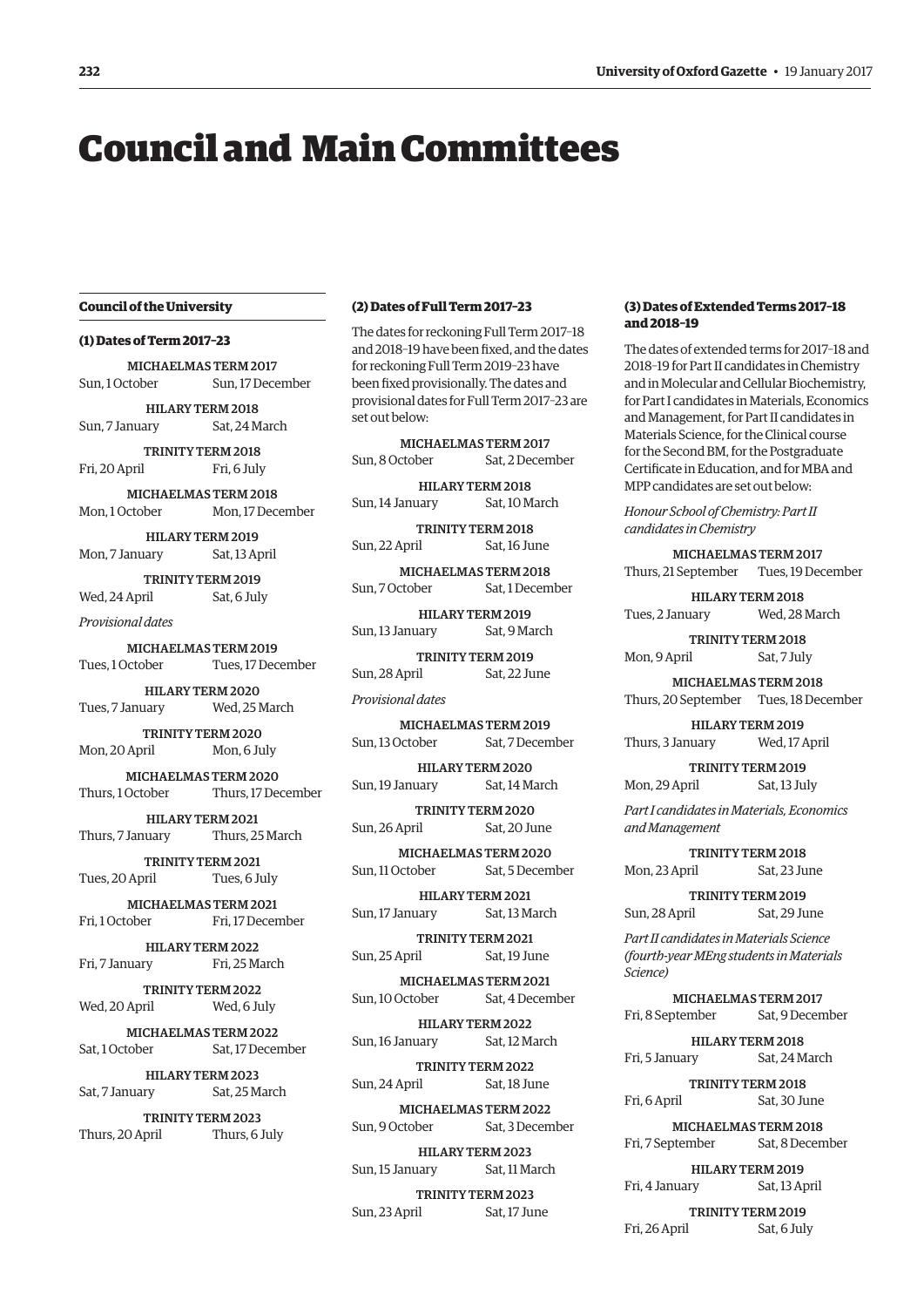*Part II candidates in Molecular and Cellular Biochemistry* 

MICHAELMAS TERM 2017 Fri, 15 September Sat, 9 December

MICHAELMAS TERM 2018 Fri, 14 September Sat, 8 December

*Clinical course for the Second BM*

#### First year

MICHAELMAS TERM 2017 Mon, 4 September Fri, 22 December

HILARY TERM 2018 Tues, 2 January Thurs, 29 March

TRINITY TERM 2018 Tues, 3 April Fri, 15 June

#### Second Year

 MICHAELMAS TERM 2017 Mon, 10 July Fri, 22 December

HILARY TERM 2018 Tues, 2 January Thurs, 29 March

TRINITY TERM 2018 Tues, 3 April Fri, 15 June

Third Year

 MICHAELMAS TERM 2017 (a) Mon, 26 June Fri, 1 September

Mon, 25 September Wed, 20 December

#### **OR**

| (b) Mon, 26 June | Fri, 15 September |
|------------------|-------------------|
| Mon, 9 October   | Wed, 20 December  |

HILARY TERM 2018

Wed, 3 January Thurs, 29 March

TRINITY TERM 2018 Tues, 3 April Fri, 29 June

*Postgraduate Certificate in Education*

MICHAELMAS TERM 2017 Mon, 11 September Fri, 8 December

HILARY TERM 2018 Mon, 1 January Fri, 30 March

TRINITY TERM 2018 Mon, 16 April Fri, 29 June

*Provisional dates for 2018–19 not yet available.*

# *MBA candidates*

MICHAELMAS TERM 2017 Mon, 18 September Fri, 15 December

HILARY TERM 2018 Mon, 8 January Fri, 6 April

TRINITY TERM 2018 Mon, 23 April Fri, 29 June

LONG VACATION 2018 Mon, 2 July Fri, 31 August

SEPTEMBER SESSION Mon, 3 September Sat, 8 September

*The above dates are provisional and subject to minor changes. Please contact the departmental administrator for further information.*

#### *Master in Public Policy (MPP) candidates*

MICHAELMAS TERM 2016 Thurs, 22 September Fri, 16 December\*

HILARY TERM 2017 Mon, 9 January Fri, 17 March<sup>\*</sup>

TRINITY TERM 2017 Mon, 17 April Fri, 16 June\*

SUMMER PROJECT 2017\*\* Sat, 17 June Fri, 1 September\*

MICHAELMAS TERM 2017 Thurs, 21 September Fri, 15 December\*

HILARY TERM 2018 Mon, 8 January Fri, 16 March\*

TRINITY TERM 2018 Mon, 16 April Mon, 18 June<sup>\*</sup>

SUMMER PROJECT 2018\*\* Mon, 18 June Mon, 3 September\*

\* *Some summative assessments may be due after these dates – please check the MPP handbook for details.*

\*\* 6–8 weeks between these dates.

*Provisional dates for 2018–19 not yet available*.

#### **(4) Dates of Encaenia**

| 2017              | Wed. 21 June |  |  |
|-------------------|--------------|--|--|
| 2018              | Wed, 20 June |  |  |
| 2019              | Wed, 26 June |  |  |
| Provisional dates |              |  |  |
| 2020              | Wed, 24 June |  |  |
| 2021              | Wed, 23 June |  |  |
| 2022              | Wed, 22 June |  |  |
| 2023              | Wed, 21 June |  |  |

# **Congregation** 16 January

#### **Degree by Resolution**

*This content has been removed as it contains personal information protected under the Data Protection Act.*

**Congregation 17 January** 

# **Declaration of Approval of Legislative Proposal: Statute XI: University Discipline and Resolution concerning the conferment of an Honorary Degree**

No notice of opposition having been given, the Vice-Chancellor declared approved the legislative proposal concerning Statute XI: University Discipline and the resolution concerning the conferment of an honorary degree.

#### **Council of the University**

#### **Register of Congregation**

The Vice-Chancellor reports that the following names have been added to the Register of Congregation:

Basu Roy, R, Green College Molway, L J, St Hilda's Mykhnenko, V, St Peter's Scott, D J, Lady Margaret Hall

#### **Divisional and Faculty Boards**

For changes in regulations for examinations see 'Examinations and Boards' below.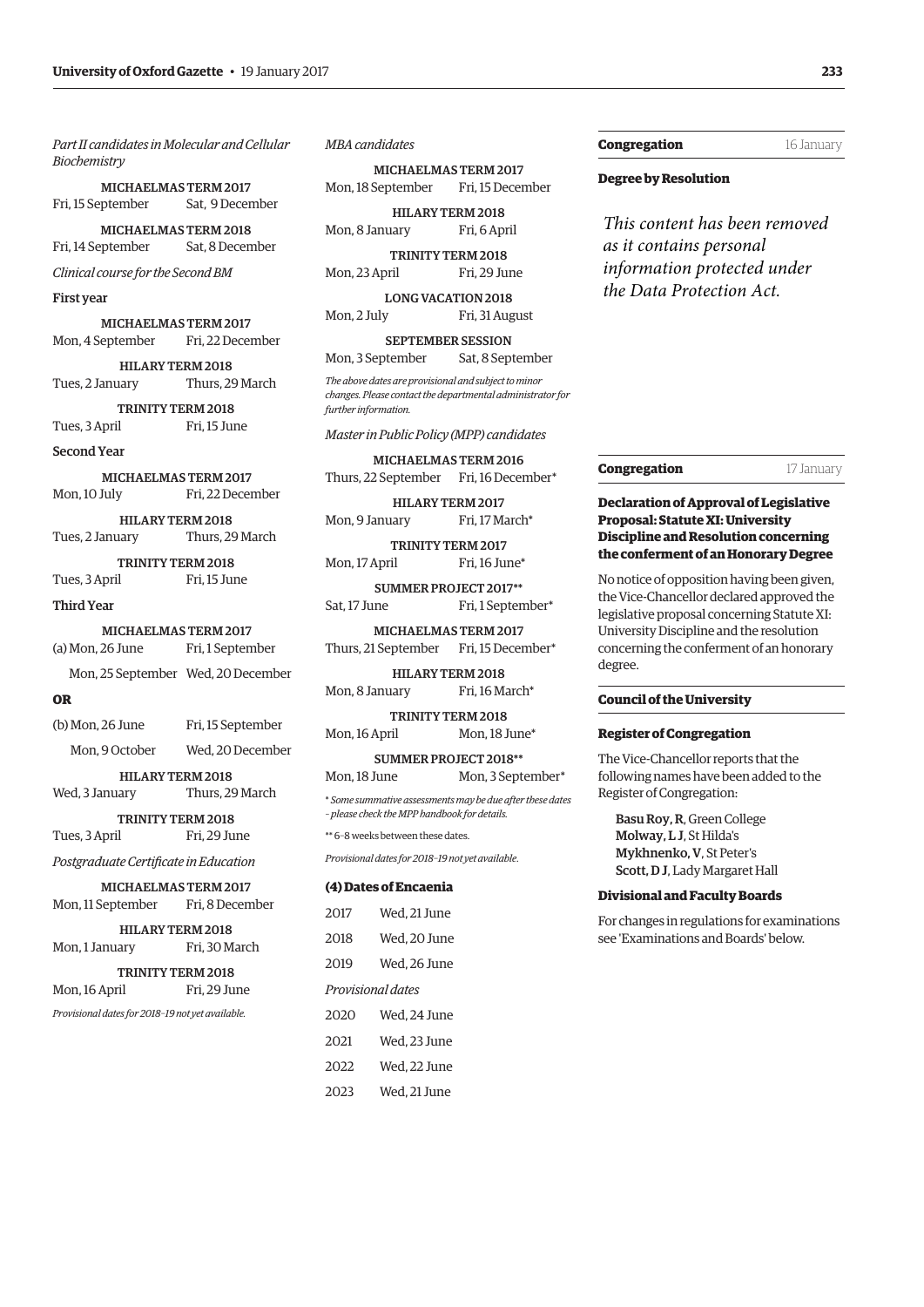# <span id="page-3-0"></span>**Congregation Notices**

| Congregation |
|--------------|
|--------------|

**Congregation** 7 February

¶ Members of Congregation are reminded that any two members may, not later than **noon on 30 January**, give notice in writing to the Registrar that they wish to oppose or amend any of the resolutions below (see the note on the conduct of business in Congregation below). If no such notice has been given, and unless Council has declared otherwise or the meeting has been adjourned, the resolutions shall be declared carried, and the meeting may be cancelled.

#### **Voting on Resolutions approving the conferment of Honorary Degrees**

(i) That the conferment of the Degree of Doctor of Civil Law, *honoris causa*, upon Bryan A Stevenson, lawyer and social justice activist, founder and Executive Director of the Equal Justice Initiative, recipient of the Olaf Palme Prize in Stockholm for international human rights, the Gruber Justice Prize and the Four Freedoms Award, be approved.

(ii) That the conferment of the Degree of Doctor of Civil Law, *honoris causa*, upon the Rt Hon Baroness Williams of Crosby, CH, PC, Honorary Fellow of Somerville, be approved.

(iii) That the conferment of the Degree of Doctor of Letters, *honoris causa*, upon Dr Robert Darnton, cultural historian and academic librarian, Carl H Pforzheimer University Professor and University Librarian Emeritus, Harvard, Chevalier of the Légion d'Honneur, Honorary Fellow of St John's, be approved.

(iv) That the conferment of the Degree of Doctor of Letters, *honoris causa*, upon Frank Gehry, architect, recipient of the Pritzker Prize, the RIBA Gold Medal and the Americans for the Arts Lifetime Achievement Award, be approved.

(v) That the conferment of the Degree of Doctor of Science, *honoris causa*, upon Professor Eugene Braunwald, cardiologist, Distinguished Hersey Professor of Medicine, Harvard Medical School, recipient of the Distinguished Scientist Award of the American College of Cardiology and the Gold Medal of the European Society of Cardiology, be approved.

(vi) That the conferment of the Degree of Doctor of Science, *honoris causa*, upon Professor Joan Argetsinger Steitz, Sterling Professor of Molecular Biophysics and Biochemistry, Yale, recipient of the Gairdner Foundation International Award and the Pearl Meister Greengard Prize, Foreign Member of the Royal Society, be approved.

(vii) That the conferment of the Degree of Doctor of Music, *honoris causa*, upon Professor Judith Weir, CBE, composer and Master of the Queen's Music, recipient of the Elise L Stoeger Prize, the Queen's Medal for Music and the Ivor Novello Classical Music Award, be approved.

¶ If the resolutions are approved, the honorary degrees will be conferred at the Encaenia on 21 June 2017.

| Congregation | 2 March |
|--------------|---------|
|              |         |

#### **Elections**

# OTHER COMMITTEES AND UNIVERSITY **BODIES**

Panel for Constituting the Visitatorial Board under Statute XII Part C Pool for Constituting Panels convened under Statute XII Parts B, D and H

# FACULTY BOARDS

Board of the Faculty of Law

Details are in 'Elections' section below.

# **Note on procedures in Congregation**

¶ Business in Congregation is conducted in accordance with Congregation Regulations 2 of 2002 [\(www.admin.ox.ac.uk/statutes/](http://www.admin.ox.ac.uk/statutes/regulations/529-122.shtml) [regulations/529-122.shtml\). A p](http://www.admin.ox.ac.uk/statutes/regulations/529-122.shtml)rintout of these regulations, or of any statute or other regulations, is available from the Council Secretariat on request. A member of Congregation seeking advice on questions relating to its procedures, other than elections, should contact Mrs F Burchett at the University Offices, Wellington Square (telephone: (2)80199; email: felicity. [burchett@admin.ox.ac.uk\); questions](mailto:felicity.burchett@admin.ox.ac.uk)  relating to elections should be directed to the Elections Officer, Ms S L S Mulvihill [\(telephone: \(2\)80463; email: elections.](mailto:elections.office@admin.ox.ac.uk) office@admin.ox.ac.uk).

#### **Consultative Notices**

# **Permanent Private Hall Supervisory Committee**

# REVIEW OF ST BENET'S HALL

The Permanent Private Hall (PPH) Supervisory Committee, which is appointed by Education Committee, has regulatory, monitoring and reporting functions in relation to the Permanent Private Halls. Under the University's agreement with the halls each of them is to be reviewed in turn over a period of six years. On 11 May 2017 the committee will conduct a review of St Benet's Hall. The review will focus on issues coming within the PPH Supervisory Committee's terms of reference. These [may be found here: www.admin.ox.ac.uk/](www.admin.ox.ac.uk/statutes/regulations/520-122ll.shtml) statutes/regulations/520-122ll.shtml.

The PPH Supervisory Committee would welcome written comments on any matters falling within the terms of reference. Written comments should be sent to the Secretary to the PPH Supervisory Committee, Rebecca Ehata, Education Policy Support, University Offices, Wellington Square, Oxford OX1 2JD (email: [rebecca.ehata@admin.ox.ac.uk\), by](mailto:rebecca.ehata@admin.ox.ac.uk) **21 April**.

#### **Appointments**

#### **Social Sciences**

#### CONFERMENT OF TITLE

The Senior Appointments Panel has, on the recommendation of the Social Sciences Division, conferred the title of Professor of African History on Professor Miles Larmer with effect from 14 December 2016.

#### **Visiting Professorships**

#### **Medical Sciences**

The Medical Sciences Board has conferred the title of Visiting Professor of Cancer Epidemiology on J Cuzick, MSc, PhD, for a period of 3 years from 9 January 2017.

The Medical Sciences Board has conferred the title of Visiting Professor of Epidemiology and Preventive Medicine on Professor Sir Nicholas Wald, MB BS, DSc, for a period of 3 years from 9 January 2017.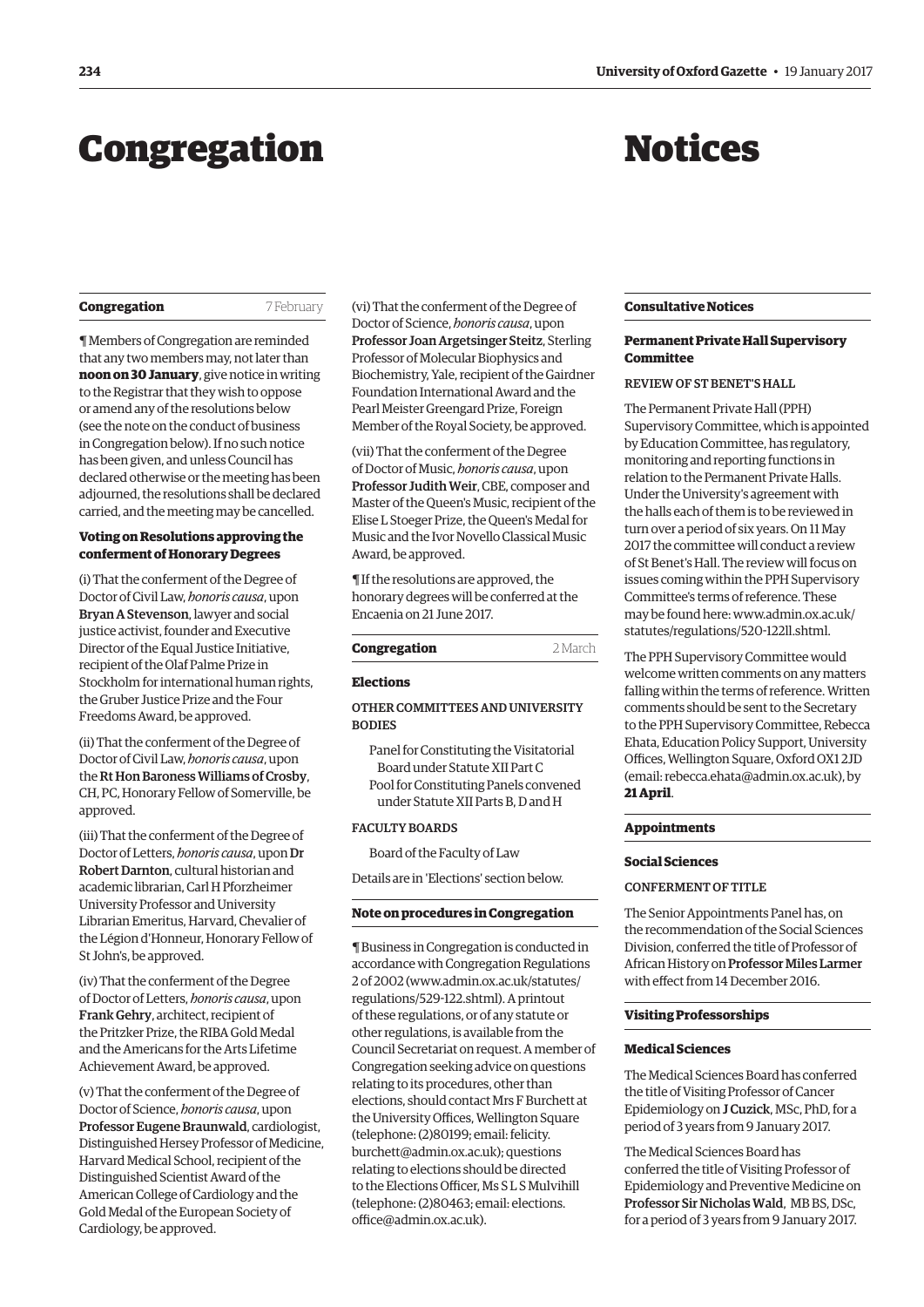## **Social Sciences**

The Social Sciences Division has, on the recommendation of the School of Geography and the Environment, conferred the title of Visiting Professor on Dr Steven Fries for 3 years from 1 November 2016.

The Social Sciences Division has, on the recommendation of the Faculty of Law, conferred the title of Visiting Lecturer on Dr Andreas Hacke for 3 years from 1 October 2016.

The Social Sciences Division has, on the recommendation of the Department of Politics and International Relations, conferred the title of Visiting Professor on Professor Fred Lawson for 3 months from 1 April 2017.

# **Musical and other Events**

#### **Faculty of Music**

# BACH PROJECT: MINDS IN COUNTERPOINT

Discussions and analysis through talks and performance of Bach's *Goldberg Variations* will take place on 27 January at the Holywell Music Room, led by Director of Performance Natalie Clein. Tickets: £30/£25/£15 from [www.ticketsoxford.com. Mo](http://www.ticketsoxford.com)re information: [www.music.ox.ac.uk.](http://www.music.ox.ac.uk)

*noon*: talk and Q&A by Marcus du Sautoy: 'A song to symmetry'

*1.30pm*: concert: Bach's *Goldberg Variations* with Christian Ihle Hadland, piano

*6pm*: Talk by Robert Quinney: 'Journeys of the mind: Bach's Clavier-Übung series'

*7pm*: pre-concert discussion with Jeanette Winterson, Alan Rusbridger, Natalie Clein and Robert Quinney

*8pm*: concert: Bach's *Goldberg Variations*. String trio arrangement by Dmitry Sitkovetsky: Henning Kraggerud, violin; Krzysztof Chorzelski, viola; Natalie Clein, cello

#### OTHER EVENTS

*10am, 28 Jan*: Henning Kraggerud hosts a masterclass for three accomplished young violinists from the University at the Holywell Music Room. More information and tickets: [www.musicatoxford.com.](http://www.musicatoxford.com)

*1pm, 1 Feb*: The Villiers Quartet perform a lunchtime concert at the Holywell Music Room, with works by Finn Shields and Shostakovich. More information and tickets: [www.musicatoxford.com.](http://www.musicatoxford.com)

*7.30pm, 3 Feb*: The Villiers Quartet perform an evening concert at the Holywell Music Room. Programme to include works by Schubert, Schoenberg, Webern and Brahms. Tickets: [www.musicatoxford.com.](http://www.musicatoxford.com)

*4pm, 6 Feb*: Composer Speaks series – Judith Bingham will present her work and ideas about writing for voices, to be followed by the performance of one of her works in Worcester Chapel during Evensong.

*1.30pm, 10 Feb*: Contrapunctus and Owen Rees lead a workshop on the skills of early music consort singing at the New College Ante Chapel.

*8pm, 11 Feb*: Contrapunctus perform an evening concert, 'Virgin and Child': Music from the Baldwin Part-books, at Queen's Chapel. More information and tickets: [www.](http://www.musicatoxford.com) [musicatoxford.com.](http://www.musicatoxford.com)

*7.30pm, 25 Feb*: Broadside Ballads perform an evening concert at the Holywell Music Room. More information and tickets: ticketsoxford.com.

*noon, 8 Mar*: Natalie Clein leads a masterclass for three outstanding cellists from the University at the Holywell Music Room. More information and tickets: [www.](http://www.musicatoxford.com) [musicatoxford.com.](http://www.musicatoxford.com)

# **Queen's**

# EMS RECITAL SERIES

The following events will take place at 1.30pm on Saturdays in the Shulman Auditorium, unless otherwise noted. Admission free with a retiring collection. More information: helen.hardy@queens. ox.ac.uk.

*14 Jan, chapel*: Recorder recital; Fatima Lahham, Royal College of Music

*21 Jan*: Piano recital; Matthew Schellhorn

*28 Jan*: Vocal recital with piano accompaniment; Antonida Kocharova

*4 Feb*: Piano recital; Cheryl Tan, St Hugh's

*11 Feb*: Vocal recital; Glenn Wong, Wolfson

*18 Feb*: Piano recital; David Palmer, **Worcester** 

*Mon, 20 Feb*: Vocal recital with piano accompaniment; Ellie Bray

*25 Feb*: Vocal recital; Jack Granby, Magdalen

*4 Mar*: Piano recital; Alexander Hardwick, Magdalen

# **St Hilda's**

# JACQUELINE DU PRÉ MUSIC BUILDING

The following events will take place at 7.30pm at the Jacqueline du Pré Music Building, unless otherwise noted. More [information and to register: https://jdp.st](https://jdp.st-hildas.ox.ac.uk/events)hildas.ox.ac.uk/events.

*6.30pm, 27 Jan*: M@SH Marathon featuring St Anne's Camerata in association with the 'Beyond The Dots' series

*11.30am and 2pm, 7 Feb*: Moving Music concerts with Radley College and Magdalen College School musicians. All welcome, particularly people living with dementia along with their family, friends and carers

*8pm, 10 Feb*: JdP Comedy Night featuring Glenn Moore, Shelf, and Three Men in a Boot. Livestreamed via website

*5.30pm, 16 Feb*: Sea of Troubles with Susie Crow and Yolande Yorke: a rehearsal/lecture demonstration on the reconstruction of Kenneth Macmillan's 1988 work. Admission free, but registration advised

*17 Feb*: Elizabeth Kenny, lute, in *A Shakespeare Miscellany* with Robin Blaze, countertenor, and Dickon Tyrrell, readings, preceded by talk by Professor Tiffany Stern at 6.45pm. Livestreamed via website

*5.30pm, 23 Feb*: Dr Julia Burhle will lecture on choreographer John Cranko. Admission free, but registration advised

*10am, 11am and noon, 26 Feb*: Opera Singer Cushion Concerts with Rozzy and Mr Cello (10am/11am under 5s; noon over 5s)

*3–4 Mar*: Piano Weekend 1 featuring Ian Pace and Nicholas Hodges. Pre-concert talks at 6.45pm. Livestreamed via website

*2.30pm and 4pm, 12 Mar*: Sir Robert Mayer's Concert: family-friendly concert with members of the A440 Chamber Orchestra (2.30pm under 5s; 4pm over 5s)

*15 Mar*: Spectralism: The London Sinfonietta joined by composer Tristan Murail in an exploration of spectral music. Livestreamed via website

#### **Wadham**

# COLLEGE MUSIC SOCIETY

George Barton, percussion, and Siwan Rhys, piano, will give a recital of music for percussion and piano (John Luther Adams, George Aperghis, Joe Duddell) at 8.30pm on 2 February in the Holywell Music Room. Free admission; retiring collection.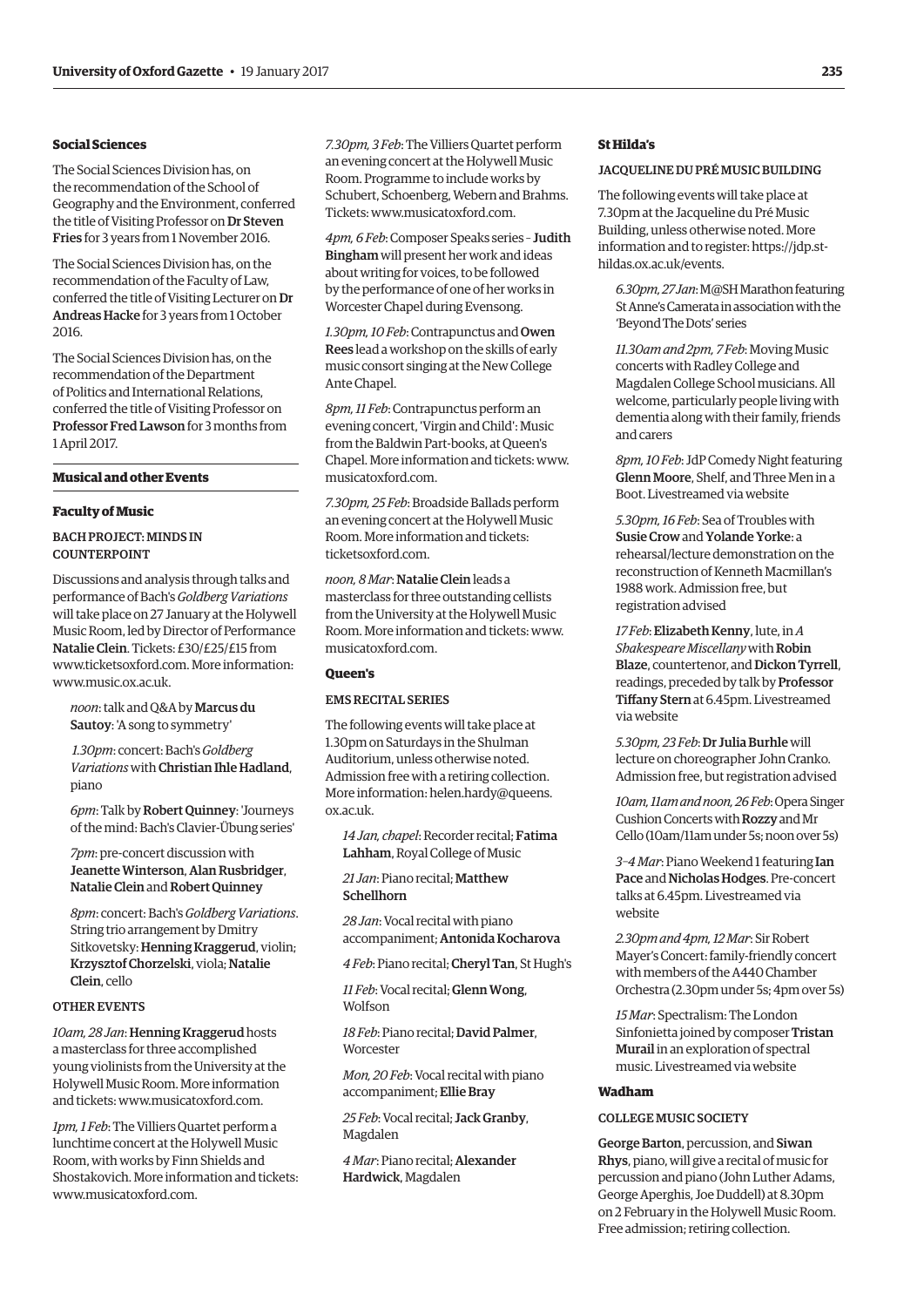# <span id="page-5-0"></span>Lectures

#### **Humanities**

## **Faculty of Classics**

#### APGRD PUBLIC LECTURES

The following lectures will take place at 2.15pm in the Lecture Theatre, Ioannou Centre.

Dr Victoria Moul, KCL, will deliver the third annual Joint Classics and English Lecture on 6 February. More information: www.apgrd. [ox.ac.uk/events/2017/the-other-muse-latin](www.apgrd.ox.ac.uk/events/2017/the-other-muse-latin-and-english-poetry-in-the-seventeenth-century)and-english-poetry-in-the-seventeenthcentury.

*Subject*: 'The other muse: Latin and English poetry in the 17th century'

Wayne Jordan will be in conversation with Professor Fiona Macintosh on [27 February. More information: www.apgrd.](www.apgrd.ox.ac.uk/events/2017/wayne-jordan-in-conversation-with-fiona-macintosh-on-oedipus-abbey-theatre-dublin) ox.ac.uk/events/2017/wayne-jordan-inconversation-with-fiona-macintosh-onoedipus-abbey-theatre-dublin.

*Subject*: 'On the 2015 Abbey Theatre production of Sophocles' *Oedipus*'

# APGRD SILENT FILM EVENT

Dr Pantelis Michelakis, Bristol, will curate a Classics and Silent Cinema evening at 5.30pm on 10 March in the Jacqueline du Pré Music Building, St Hilda's. The films, *Purity* (1916) and *L' Esclave de Phidias* (1917), will be screened with live musical accompaniment by the BFI's house pianist, Stephen Horne. A discussion led by Dr Pantelis Michelakis, Professor Oliver Taplin, Professor Laura Marcus and Stephen Horne will follow. [More information: www.apgrd.ox.ac.uk/](www.apgrd.ox.ac.uk/events/2017/silent-cinema-event) events/2017/silent-cinema-event.

# **Mathematical, Physical and Life Sciences**

#### **Department of Chemistry**

#### PHYSICAL CHEMISTRY SEMINARS

The following seminars will take place at 2.15pm on Mondays in the PTCL Lecture Theatre. All welcome. Conveners: Professors Jon Doye, Susan Perkin

# Madhavi Krishnan, Zurich

*23 Jan*: 'Control, manipulation and measurement of matter at the nanometer scale: from single molecule science to mesoscopic digital devices'

# Bill Gillin, QMUL

*6 Feb*: 'Highly sensitised organic lanthanide complexes: a possible route to organic lasers'

Claire Vallance *20 Feb*: 'Optical (micro) cavities for chemical sensing'

#### MINI-SYMPOSIUM

*6 Mar (time tbc)*:

Franco Gianturco, Innsbruck: 'Chemistry in the cold: from ion-traps to circumstellar envelopes and dark clouds'

*RSC Soft matter and biophysical chemistry award lecture* Professor Samuel Stupp, Northwestern: tbc

# **Department of Plant Sciences**

#### DEPARTMENTAL RESEARCH SEMINARS

The following seminars will take place at 1pm on Thursdays in the Large Lecture Theatre, Department of Plant Sciences, unless otherwise noted. Convener: Professor Dmitry Filatov

Professor Mark Banfield, John Innes Centre *11am, 19 Jan, Schlich Lecture Theatre*: 'Engineering a plant immune receptor to extend pathogen perception'

Professor Martin Parry, Lancaster *26 Jan*: 'Improving photosynthesis, the engine of life'

Dr Siobhan Braybrook, Cambridge *2 Feb*: 'Plant development: what do gels have to do with it?'

Dr Kirsten Bomblies, John Innes Centre *9 Feb*: 'The evolution of meiosis proteins and recombination patterns in *Arabidopsis arenosa*'

Professor Susanne Renner, Munich *16 Feb*: 'Are asymmetric invasion patterns in the Northern hemisphere explained by phenological differences among the woody plants of Asia, Europe and North America? Hmm…'

Dr Eva Nowack, Dusseldorf *23 Feb*: 'From bacterial endosymbionts to early organelles'

Dr Stefan Kepinski, Leeds *2 Mar*: tbc

Professor Ralph Bock, Max Planck Institute of Molecular Plant Physiology

*9 Mar*: 'Genes gone wild: experimental evolution meets synthetic biology'

#### **Social Sciences**

# **Saïd Business School**

#### ENGAGING WITH THE HUMANITIES

Dr Ben Morgan will deliver an Engaging with the Humanities talk at 12.15pm on 1 March at Saïd Business School. More [information and to register: https://ewh](https://ewh-ben-morgan.eventbrite.com)ben-morgan.eventbrite.com.

*Subject*: 'Shakespeare's conviviality'

**Department of Education/St Antony's**

# COMPARATIVE EDUCATION SEMINAR SERIES: THE MEANING OF LEARNING IN AN UNCERTAIN WORLD

The following seminars will take place at 5pm on Tuesdays in the Syndicate Room, [St Antony's. More information: naseemah.](mailto:naseemah.mohamed@stx.ox.ac.uk) mohamed@stx.ox.ac.uk. Conveners: David Johnson, Caroline Arnold, Andy Cunningham

Andrew Cunningham, Aga Khan Foundation. Respondent: Michelle Holmes, Partnership to Strengthen Innovation and Practice in Secondary Education (PSIPSE)

*24 Jan*: 'Systems: systems of learning or learning systems?'

Dr David Johnson. Respondent: Aric Noboa, Discovery Learning Alliance

*31 Jan*: 'Tools: the television as a stimulus to distributed meaning-making'

Dr Farid Panjwani, UCL. Respondent: Jayne Barlow, Global Centre for Pluralism *7 Feb*: 'Pluralism: learning to change or learning for change?'

Dr Kristen Bub, Illinois. Respondent: Zuloby Mamadfozilov, Aga Khan Foundation Tajikistan *14 Feb*: 'Emotions: a necessary disposition for learning?'

before and outside of school'

Professor Terezinha Nunes. Respondent: Sheila Manji, Aga Khan Foundation *21 Feb*: 'Contexts: mathematical thinking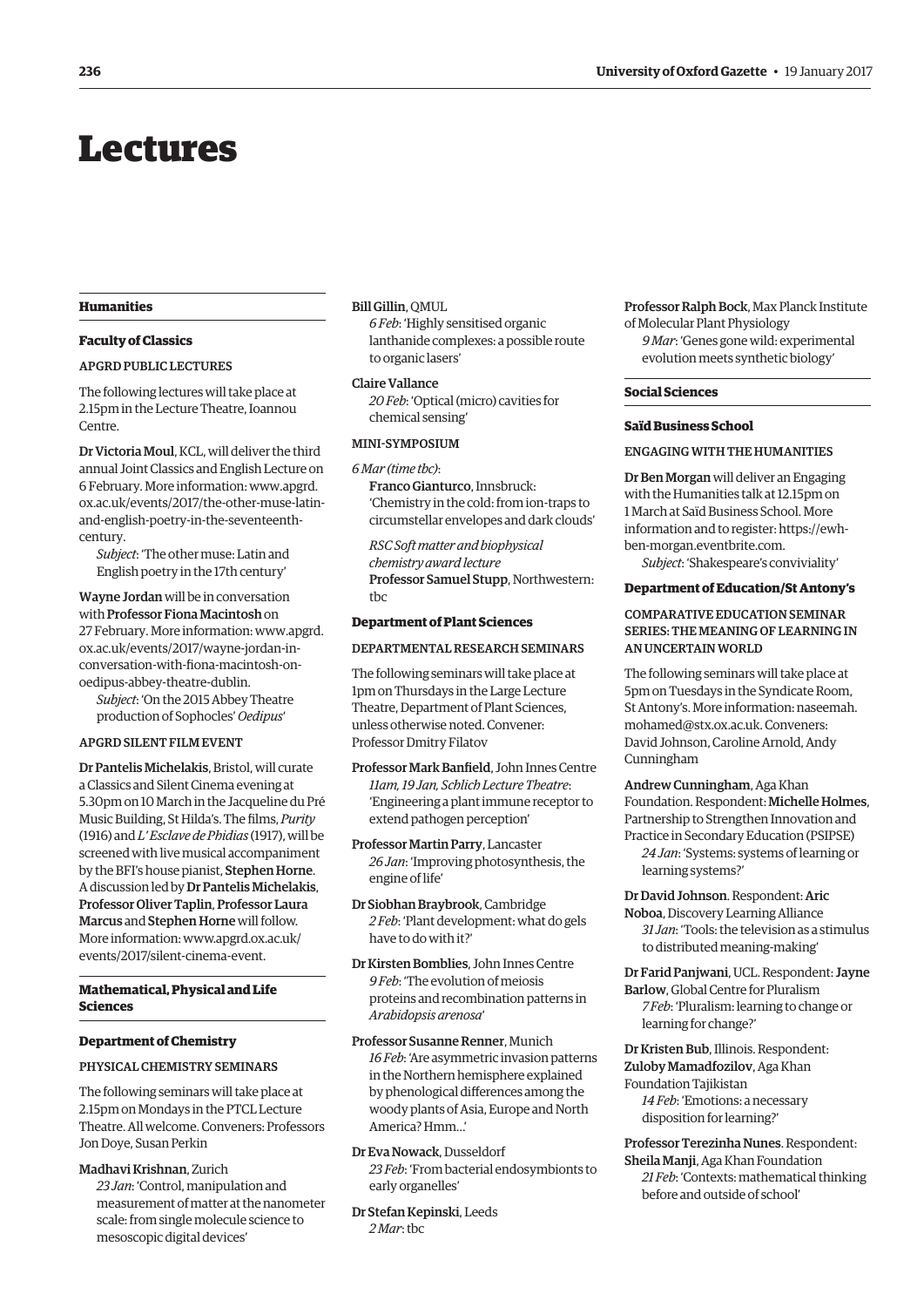# Margery Evans, Aga Khan Education Services. Respondents: Dr Ann Childs and Dr Barbara Bruns, World Bank

*28 Feb*: 'Schools: learning as a precondition to teaching?'

Dr Safaroz Niyozov, Aga Khan University, Institute of Education, Pakistan. Respondent: Hubert Ertl *7 Mar*: 'Universities: learning from the past for the future'

#### **School of Interdisciplinary Area Studies**

# AFRICAN STUDIES SEMINARS

The following seminars will take place at 5pm on Thursdays in the Pavilion Room, St Antony's. More information: [www.](http://www.africanstudies.ox.ac.uk/events) [africanstudies.ox.ac.uk/events. Co](http://www.africanstudies.ox.ac.uk/events)nveners: Sebabatso Manoeli, Dr Thomas Hendriks

#### Dr Sara Dorman, Edinburgh

*19 Jan*: 'Understanding Zimbabwe: from liberation to authoritarianism'

#### Yu Qiu, Cambridge

*26 Jan*: ' "Clean my Chinese wife": intimacy and identity politics of Nigerian migrants in Southern China'

### *Book launch*

Dr Douglas Johnson

*2 Feb*: 'Writing a new history for South Sudan: whose history and for whom?'

#### Peter Kankonde, Witwatersrand

*9 Feb*: 'Youth waithood, forced migration and the transnational negotiation of "fortress" Europe: case studies of Congolese migrants'

# Dr Adriaan Van Klinken, Leeds

*16 Feb*: 'Same love: a Kenyan gay music video as an African queer imaginary'

# Dr Simidele Dosekun, Sussex *23 Feb*: 'Lagos girl power: performing

postfeminism in Nigeria' Professor Filip De Boeck, Leuven *2 Mar*: 'Anthropology as vulnerology?

Reading possibility into the city's sutures'

Dr Annette Joseph-Gabriel, Arizona *9 Mar*: 'Decolonial citizenship: African women's political practices in contested spaces'

#### **Institutes, Centres and Museums**

#### **Bodleian Libraries**

#### **MASTERCLASSES**

The following masterclasses will take place at 2.15pm on Mondays in the Horton Room, Weston Library. All welcome with a Bodleian reader's ticket or University card. Others [please email: bookcentre@bodleian.ox.ac.](mailto:bookcentre@bodleian.ox.ac.uk) uk.

## Victoria Pickering, QMUL

*23 Jan*: 'Richard Richardson and his "Botanick friends": Bodleian correspondence and natural history in the early 18th century'

# Giovanni Varelli

*30 Jan*: 'The earliest examples of musical notation and liturgical manuscripts in the Bodleian'

#### Chris Fletcher

*6 Feb*: ' "Good Mr Wagstaffe": a project team presentation showcasing new electronic student editions of early modern letters in the Bodleian'

Michelle Brown, Institute of English

# Studies, London

*13 Feb*: 'Insular minuscule: from Wearmouth-Jarrow to Wessex'

# Justin Begley

*20 Feb*: 'Margaret Cavendish in the Bodleian: gifts, corrections and annotations'

Bernard Meehan, Trinity College Dublin *27 Feb*: 'The Macregol Gospels'

#### Daniel Starza-Smith, KCL

*6 Mar*: 'A manuscript of John Donne's "Goodfriday" from the collection of Robert S Pirie – poor memorial reconstruction, or authorial early version?'

#### **Colleges, Halls and Societies**

#### **Balliol**

# OLIVER SMITHIES LECTURES

#### Professor Françoise Sullet-Nylander,

Stockholm, will deliver the Oliver Smithies Lectures at 2pm in Room 2 of the Taylorian.

*9 Feb*: 'Termes d'adresse et débats politiques télévisés de l'entre-deux-tours des élections présidentielles françaises, 1974–2012'

*23 Feb*: 'Humour-ironie et stratégies de disqualification dans les débats télévisés de l'entre-deux-tours des élections présidentielles françaises 1974–95'

#### **Nuffield**

#### POLITICAL SCIENCE SEMINARS

The following seminars will take place at 5pm on Tuesdays in the Clay Room. Organisers: Ben Ansell, Desmond King

Professor William Phelan, Trinity College Dublin

*24 Jan*: 'The European Court of Justice in comparative context'

#### Kevin Mazur

*31 Jan*: tbc

# Professor Tasha Fairfield, LSE

*7 Feb*: 'Explicit Bayesian analysis for process tracing: guidelines, opportunities and caveats'

# Professor Cécile Laborde *14 Feb*: tbc

Professor Stathis Kalyvas, Yale *21 Feb*: tbc

Professor Michael Ross, UCLA *28 Feb*: tbc

# Professor Xiaobo Lü, Texas *10 Mar*: tbc

# **St Antony's**

#### LATIN AMERICAN CENTRE

*Latin American History Seminar Series*

#### *Corrigendum*:

These seminars will take place on Thursdays, rather than Fridays as noted in Supplement (1) to *Gazette* No 5153, Lectures and Seminars, Hilary term 2017.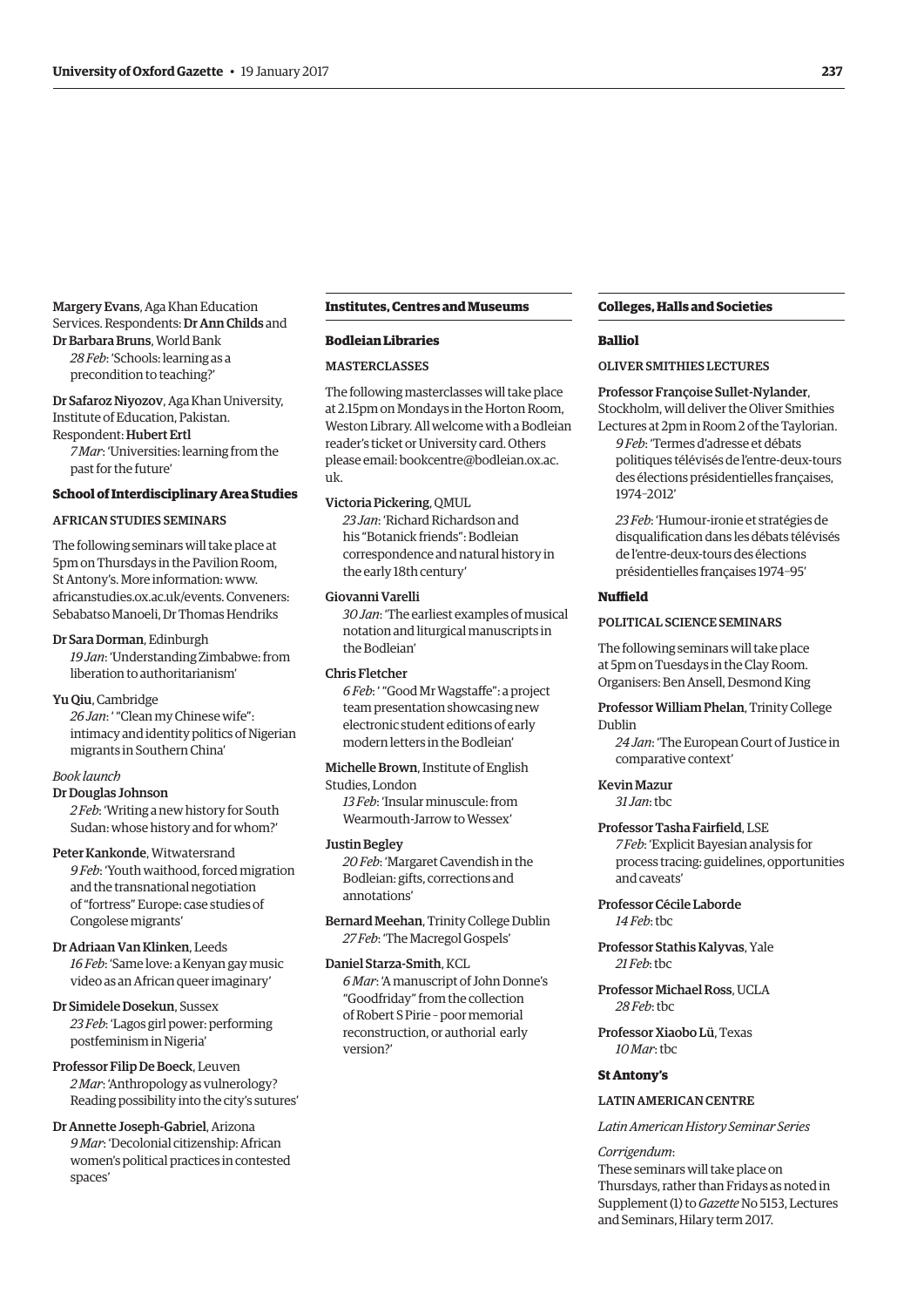# <span id="page-7-0"></span>Examinations and Boards

**Examinations for the Degree of Doctor of Philosophy**

*This content has been removed as it contains personal information protected under the Data Protection Act.*

**Examinations for the Degree of Master of Studies in Legal Research**

*This content has been removed as it contains personal information protected under the Data Protection Act.*

#### **Changes to Examination Regulations**

For the complete text of each regulation listed below and a listing of all changes to regulations for this year to date, please see www.ox.ac.uk/gazette/ examinationregulations.

# **Social Sciences Board**

–

RESEARCH DEGREES IN ANTHROPOLOGY RESEARCH DEGREES IN GEOGRAPHY introduction of part-time variant of programme

# Elections

| <b>Elections</b><br>2 March |
|-----------------------------|
|-----------------------------|

Nominations for the elections below will close at **4pm on 2 February** .

# **Other Committees and University Bodies**

PANEL FOR CONSTITUTING THE VISITATORIAL BOARD UNDER STATUTE XII PART C

*If the statutes approved by Congregation on 31 May 2016 are approved by Her Majesty in Council, an election will be required to ensure that the Visitatorial Board Panel remains fully populated. This election is being conducted pending that approval.*

One member of Congregation required to engage in academic teaching and/or research either by their written contracts of employment or by established and agreed practice elected by Congregation

| Current/<br>Retiring<br><b>Member</b>                                 | To hold<br>office from                                                                                  | To hold<br>office<br>until |
|-----------------------------------------------------------------------|---------------------------------------------------------------------------------------------------------|----------------------------|
| Ms Catriona LE<br>Cannon,<br>Wolfson.<br><b>Bodleian</b><br>Libraries | with immediate MT 2018<br>effect subject to<br>the approval<br>sought from<br>Her Majesty in<br>Council |                            |

Further information on the Visitatorial Board Panel can be found at www.admin. ox.ac.uk/media/global/wwwadminoxacuk/ localsites/councilsecretariat/congregation/ [Statute\\_XII\\_\(as\\_approved\\_by\\_Congregation\\_](www.admin.ox.ac.uk/media/global/wwwadminoxacuk/localsites/councilsecretariat/congregation/Statute_XII_(as_approved_by_Congregation_on_31_May_2916_subject_to_the_approval_of_Her-Majesty_in_Council).pdf) on\_31\_May\_2016\_subject\_to\_the\_ approval\_of\_Her\_Majesty\_in\_Council). [pdf and www.admin.ox.ac.uk/statutes/](www.admin.ox.ac.uk/statutes/regulations/248-062.shtml) regulations/248-062.shtml.

For further information about the Visitatorial Board Panel, please contact the Secretary [\(ellen.hudspith@admin.ox.ac.uk\).](mailto:ellen.hudspith@admin.ox.ac.uk)

# POOL FOR CONSTITUTING PANELS CONVENED UNDER STATUTE XII PARTS B, D AND H

*If the statutes approved by Congregation on 31 May 2016 are approved by Her Majesty in Council, elections will be required to populate the new Pool for Constituting Panels under Statute XII, Parts B, D and H and under the*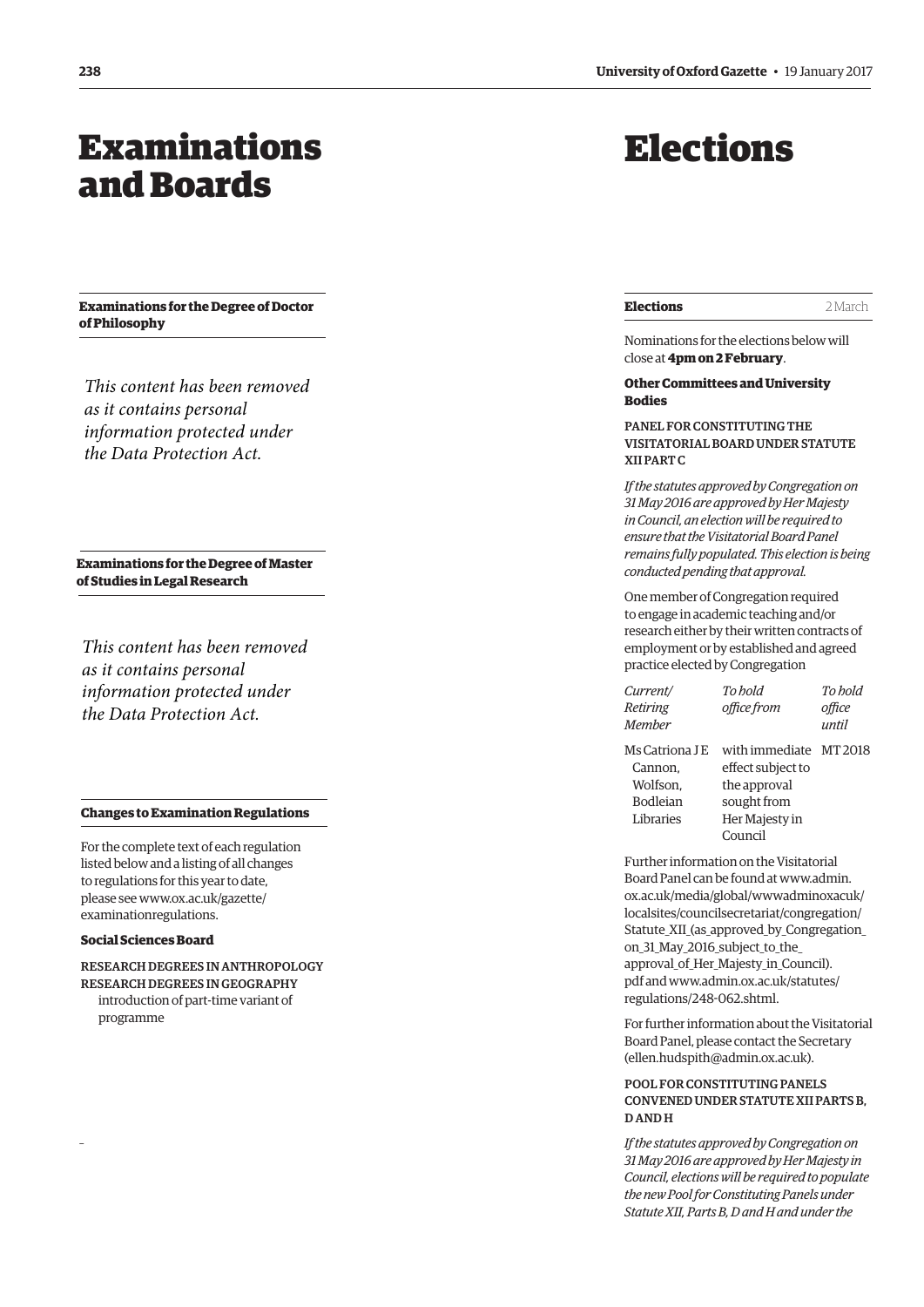*associated regulations made by Council on 2 December 2016 (Supplement (1) to Gazette No 5149, vol 147). These elections are being conducted pending that approval.*

Four members of Congregation to whom Statute XII applies to represent the Division of Humanities, elected by members of Congregation

| Current/<br>Retiring<br><b>Member</b> | To hold<br>office from                                                                                                  | To hold<br>office<br>until |
|---------------------------------------|-------------------------------------------------------------------------------------------------------------------------|----------------------------|
|                                       | [new positions] with immediate HT 2021<br>effect subject to<br>the approval<br>sought from<br>Her Majesty in<br>Council |                            |

Four members of Congregation to whom Statute XII applies to represent the Division of Mathematical, Physical and Life Sciences, elected by members of Congregation

| Current/<br>Retiring<br><b>Member</b> | To hold<br>office from                                                                                                  | To hold<br>office<br>until |
|---------------------------------------|-------------------------------------------------------------------------------------------------------------------------|----------------------------|
|                                       | [new positions] with immediate HT 2021<br>effect subject to<br>the approval<br>sought from<br>Her Majesty in<br>Council |                            |

Four members of Congregation to whom Statute XII applies to represent the Division of Medical Sciences, elected by members of Congregation

| Current/<br>Retiring<br><b>Member</b> | To hold<br>office from                                                                                  | To hold<br>office<br>until |
|---------------------------------------|---------------------------------------------------------------------------------------------------------|----------------------------|
| [new positions]                       | with immediate HT 2021<br>effect subject to<br>the approval<br>sought from<br>Her Majesty in<br>Council |                            |

Four members of Congregation to whom Statute XII applies to represent the Division of Social Sciences, elected by members of Congregation

| Current/<br>Retiring<br><b>Member</b> | To hold<br>office from                                                                                                  | To hold<br>office<br>until |
|---------------------------------------|-------------------------------------------------------------------------------------------------------------------------|----------------------------|
|                                       | [new positions] with immediate HT 2021<br>effect subject to<br>the approval<br>sought from<br>Her Majesty in<br>Council |                            |

Four members of Congregation to whom Statute XII applies to represent Gardens, Libraries and Museums (GLAM), elected by members of Congregation

| <i>Current/</i><br>Retiring<br>Member | To bold<br>office from                                                                                                  | To bold<br>office<br>until |
|---------------------------------------|-------------------------------------------------------------------------------------------------------------------------|----------------------------|
|                                       | [new positions] with immediate HT 2021<br>effect subject to<br>the approval<br>sought from<br>Her Majesty in<br>Council |                            |
|                                       | Four mombore of Congregation to whom                                                                                    |                            |

Four members of Congregation to whom Statute XII applies to represent University Administration and Services (UAS), elected by members of Congregation

| Current/ | To hold                                | To hold |
|----------|----------------------------------------|---------|
| Retiring | office from                            | office  |
| Member   |                                        | until   |
|          | [new positions] with immediate HT 2021 |         |
|          | effect subject to                      |         |
|          | the approval                           |         |
|          | sought from                            |         |

Her Majesty in Council

*Notes*:

Statute XII applies to: (a) professors, readers and associate professors or lecturers; (b) any employee of the University who is a member of the Universities Superannuation Scheme or who would be a member if he or she had not been exempted under the provisions of Statute XIV. In Statute XII (www.admin. ox.ac.uk/media/global/wwwadminoxacuk/ localsites/councilsecretariat/congregation/ [Statute\\_XII\\_\(as\\_approved\\_by\\_Congregation\\_](www.admin.ox.ac.uk/media/global/wwwadminoxacuk/localsites/councilsecretariat/congregation/Statute_XII_(as_approved_by_Congregation_on_31_May_2916_subject_to_the_approval_of_Her-Majesty_in_Council).pdf) on\_31\_May\_2016\_subject\_to\_the\_approval\_ of\_Her\_Majesty\_in\_Council).pdf), any reference to 'a member of the academic staff' is a reference to a person to whom the statute applies.

It is expected that candidates for election to represent one of the six constituencies will also be members of the relevant constituency (ie a member of one of the divisions, GLAM or UAS).

Members of the Pool will be chosen by lot to serve on a number of Panels under Statute XII (ie Redundancy Panel (Section 14 (6)), Staff Employment Review Panel (Section 35) and University Appeal Panel (Section 52 (2))) and may be expected to also chair a Panel. Each member of the Pool will be required to attend appropriate training, including on equality and diversity, before serving on a Panel.

Full details of the Pool's composition and the functions and powers of the Panels can be found in Supplement (1) to *Gazette* No 5149, vol 147. For further information about the Pool, please contact Ms Sarah [Thonemann, Personnel Services \(sarah.](mailto:sarah.thonemann@admin.ox.ac.uk) thonemann@admin.ox.ac.uk).

# **Faculty Boards**

# **Board of the Faculty of Law**

One Ordinary Member elected by all members of the faculty exclusive of the persons qualified to be Official Members as per Regulation 10 of Council Regulations 19 of 2002

*Current/Retiring Member To hold office until*

Ms Nancy Eisenhauer, Mansfield MT 2017

For further information, please contact the Secretary ([charlotte.vinnicombe@law.ox.ac.](mailto:charlotte.vinnicombe@law.ox.ac.uk) [uk\).](mailto:charlotte.vinnicombe@law.ox.ac.uk)

# **General notes:**

Nominations in writing for the elections on 2 March, by four members of Congregation other than the candidate, will be received by the Elections Office, University Offices, Wellington Square, up to **4pm on 2 February**.

At least one nomination in respect of each candidate must be made on an official [nomination form \(available on www.admin.](www.admin.ox.ac.uk/elections/forms/index.shtml) ox.ac.uk/elections/forms/index.shtml).

All candidates are asked to note the general requirements which apply to all committee members, as set out in Council Regulations 14 of 2002 (General Regulations of Council for Committees) ([www.admin.ox.ac.uk/](http://www.admin.ox.ac.uk/statutes/regulations/519-122.shtml) [statutes/regulations/519-122.shtml\). Cu](http://www.admin.ox.ac.uk/statutes/regulations/519-122.shtml)rrent members seeking re-election are also asked to check for specific restrictions on consecutive service.

Candidates are invited to include with their nomination forms a written statement of no more than 250 words, setting out his or her reasons for standing and qualifications for the office being sought. In the event of a contested election, these statements will [be available online at www.admin.ox.ac.uk/](www.admin.ox.ac.uk/elections) elections and published in the *Gazette* dated 16 February. Voters may wish to wait until they have read these notes before returning their ballot papers.

Ballot papers will be sent out to members of Congregation as soon as possible after the closing date for nominations. Completed ballot papers must be received by the Elections Office not later than **4pm on 2 March**.

For further information, please contact the Elections Officer [\(shirley.mulvihill@admin.](mailto:shirley.mulvihill@admin.ox.ac.uk) [ox.ac.uk\).](mailto:shirley.mulvihill@admin.ox.ac.uk)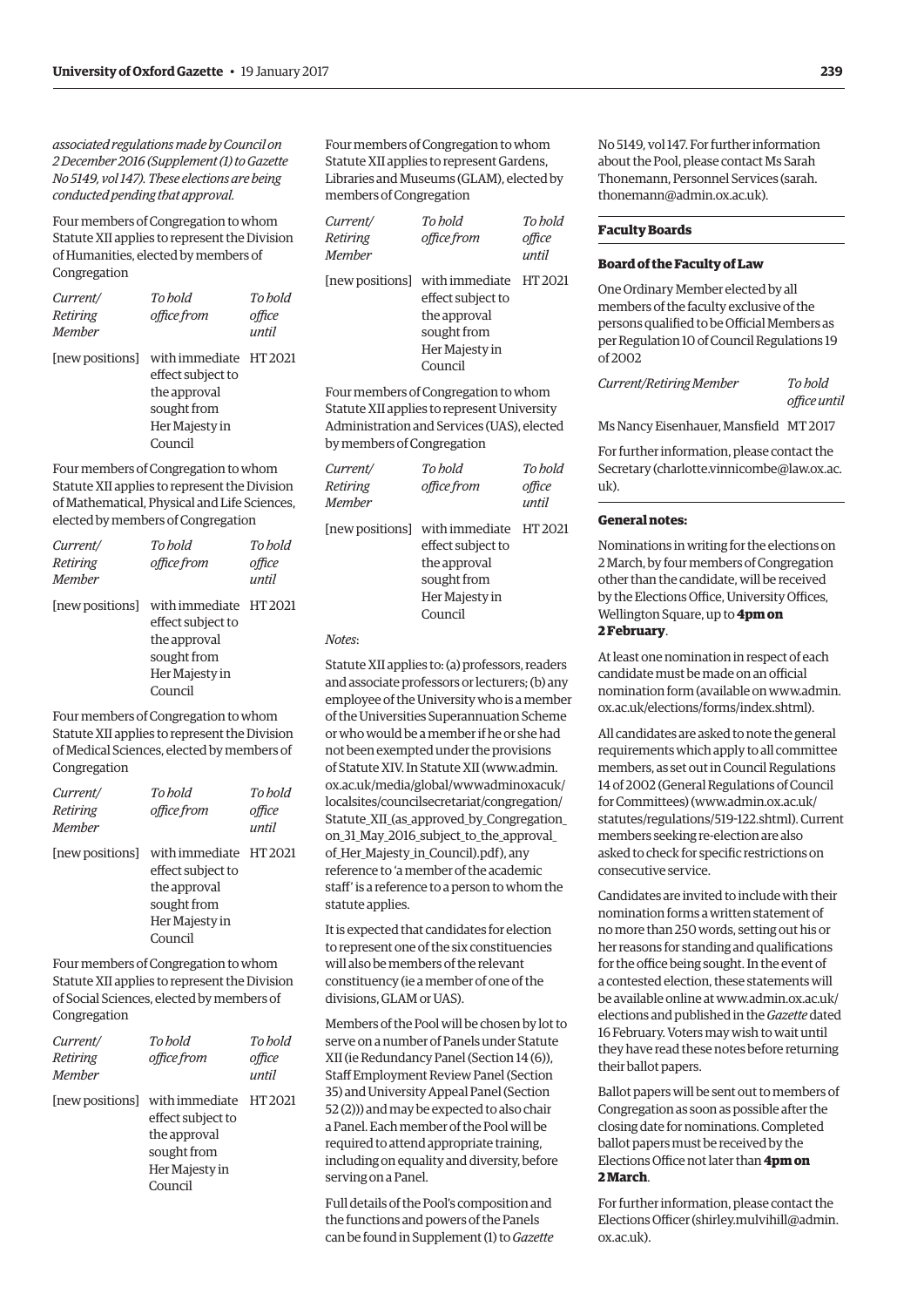# <span id="page-9-0"></span>Advertisements

#### **Advertising enquiries**

*Email*: [gazette.ads@admin.ox.ac.uk](mailto:gazette.ads@admin.ox.ac.uk) *Telephone*: 01865 (2)80548 *Web*[: www.ox.ac.uk/gazette/](www.ox.ac.uk/gazette/classifiedadvertising) classifiedadvertising

# **Deadline**

Advertisements are to be received by **noon on Wednesday** of the week before publication (ie eight days before publication). Advertisements must be submitted online.

# **Charges**

Commercial advertisers: £30 per insertion of up to 70 words, or £60 per insertion of 71–150 words.

Private advertisers: £20 per insertion of up to 70 words, or £40 per insertion of 71–150 words.

Advertisements which are placed only in the online edition of the *Gazette* are reduced to £20 per insertion for commercial advertisers and £10 per insertion for private advertisers for 70-word advertisements (or £40 and £20 respectively for 150-word advertisements).

See our website for examples of whether an advertisement is considered commercial [or private: www.ox.ac.uk/gazette/](www.ox.ac.uk/gazette/classifiedadvertising) classifiedadvertising.

#### **Online submission and payment**

Advertisements must be submitted and paid for online, using a credit card or debit card, through a secure website. For details, see [www.ox.ac.uk/gazette/classifiedadvertising.](http://www.ox.ac.uk/gazette/classifiedadvertising)

# **Extracts from the terms and conditions of acceptance of advertisements**

#### *General*

1. Advertisements are accepted for publication at the discretion of the editor of the *Gazette*.

*Note*. When an advertisement is received online, an acknowledgement will be emailed automatically to the email address provided by the advertiser. The sending of this acknowledgement does not constitute an an acceptance of the advertisement or an undertaking to publish the advertisement in the *Gazette*.

2. The right of the *Gazette* to edit an advertisement, in particular to abridge when necessary, is reserved.

3. Advertisements must be accompanied by the correct payment, and must be received by the deadline stated above. *No refund can be made for cancellation after the acceptance of advertisements*.

4. Once an advertisement has been submitted for publication, no change to the text can be accepted.

5. Voucher copies or cuttings cannot be supplied.

#### *Charges*

6. Two separate charging arrangements will apply, for commercial and private advertisers. The rates applicable at any time will be published regularly in the *Gazette*, and may be obtained upon enquiry. The rates, and guidance on applicability of each rate, are also available online.

The editor's decision regarding applicability of these rates to an individual advertiser will be final.

# *Disclaimer*

**7. The University of Oxford and Oxford University Press accept no responsibility for the content of any advertisement published in the** *Gazette***. Readers should note that the inclusion of any advertisement in no way implies approval or recommendation of either the terms of any offer contained in it or of the advertiser by the University of Oxford or Oxford University Press.**

# *Advertisers' Warranty and Indemnity* **13. The advertiser warrants:**

**(i) Not to discriminate against any respondents to an advertisement published in the** *Gazette* **on the basis of their gender, sexual orientation, marital or civil partner status, gender reassignment, race, religion or belief, colour, nationality, ethnic or national origin, disability or age, or pregnancy.**

(ii) That the advertisement does not contravene any current legislation, rules, regulations or applicable codes of practice.

(iii) That it is not in any way illegal or defamatory or a breach of copyright or an infringement of any other person's intellectual property or other rights.

*You are advised to view our full Terms and Conditions of acceptance of advertisements. Submission of an advertisement implies acceptance of our terms and conditions, which may be found at www.ox.ac.uk/gazette/ [classifiedadvertising, and may also be obtained](www.ox.ac.uk/gazette/classifiedadvertising)  on application to Gazette Advertisements, Public Affairs Directorate, University Offices, Wellington Square, Oxford OX1 2JD.*

# **Publication in online** *Gazette*

16. Unless the advertiser stipulates otherwise, all advertisements will be published in the online *Gazette* in addition to the printed *Gazette*. At the time of submission of an advertisement, the advertiser may stipulate that he or she does not wish the advertisement to be included in the online *Gazette*. This stipulation: (i) must be made at the time of submission of the advertisement; (ii) cannot later be altered; (iii) will apply to all instances of publication of an advertisement arranged at the time of submission of that advertisement. Please note that advertisements form part of the online *Gazette* as published and cannot be removed or amended after publication.

# **Miscellaneous**

#### **London parking**

**Secure garage parking in central London**. Adjacent to Victoria Station. £100 pw. Long lets only. Contact: susanewaldman5@gmail. com.

#### **Research funding**

**[ResearchProfessional.com](http://www.researchprofessional.com)** is an online research funding opportunities database and alerting service. The University has a sitewide licence, so it is freely accessible to anyone with an ox.ac.uk email address. Find out more abou[t ResearchProfessional.com, inc](http://www.researchprofessional.com)luding user guides and training sessions, on the Research Services website [\(www.admin.ox.ac.](http://www.admin.ox.ac.uk/researchsupport/findfunding/rp) [uk/researchsupport/findfunding/rp\).](http://www.admin.ox.ac.uk/researchsupport/findfunding/rp)

#### **Research participants sought**

**If you are 18–60 years old** and in good health you may be eligible to take part in a study to test the human response to *Salmonella* typhi and paratyphi run by the Oxford Vaccine Group. Reimbursement provided for your time, inconvenience and travel. Total participation time: up to 15 months. Before you decide whether to take part, it is important to understand exactly what the study is about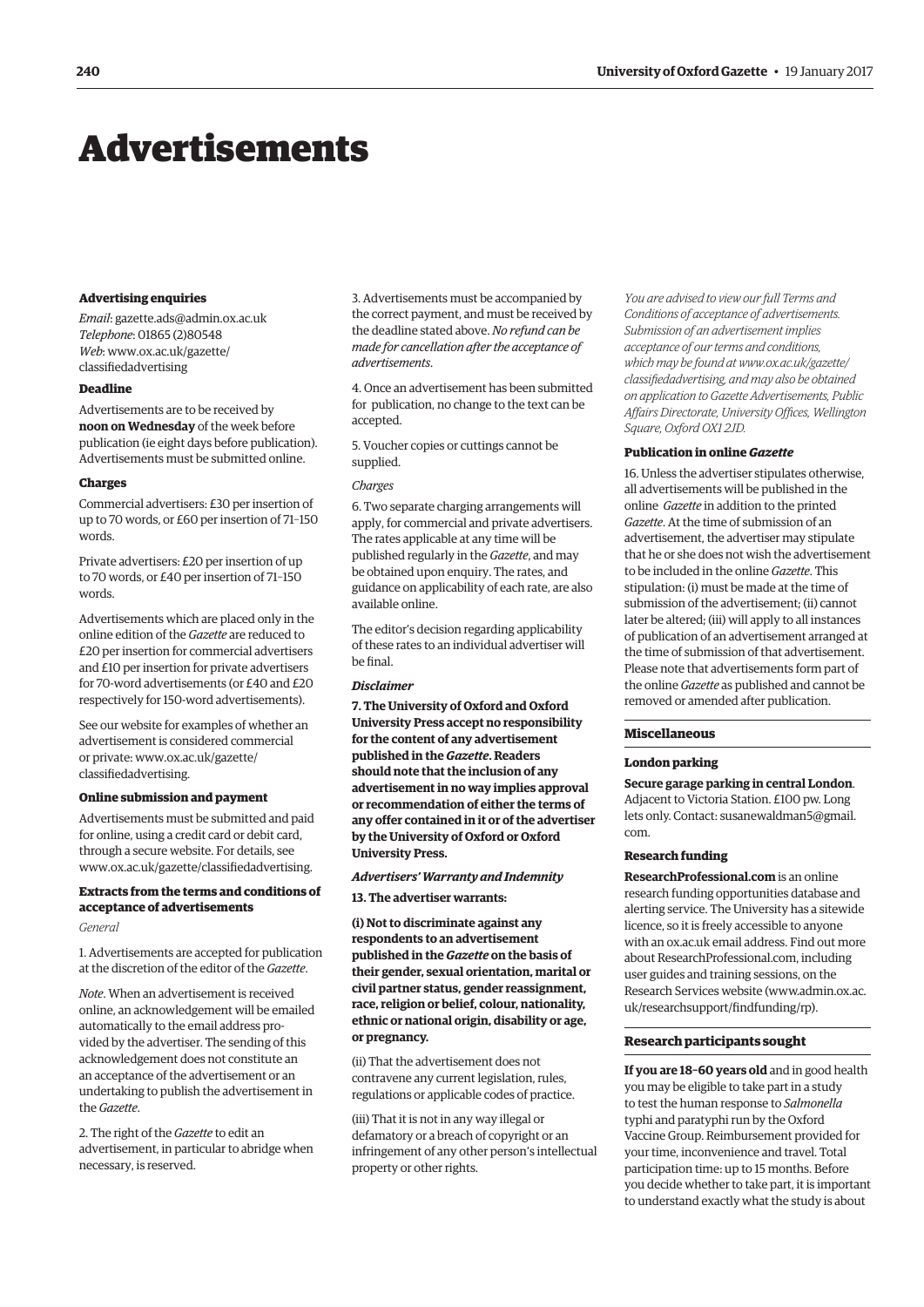and what participation would involve. Further infor[mation: www.ovg.ox.ac.uk/recruiting](www.ovg.ox.ac.uk/recruiting-studies)studies, 01865 857420 or [info@ovg.ox.ac.uk.](mailto:info@ovg.ox.ac.uk)

**Seeking healthy male volunteers** aged 18–85 with no previous history of retinal problems to participate in a study. You would be asked to undergo some simple visual function tests to collect control data. Participation involves 1 session at the Oxford Eye Hospital (at the JR) lasting approximately 1 hour. For more information or to volunteer for this study, please contact: [anum.butt@medsci.ox.ac.uk.](mailto:anum.butt@medsci.ox.ac.uk)

# **Oxford University Newcomers' Club**

**The Oxford University Newcomers' Club**

at the University Club, 11 Mansfield Rd, OX1 3SZ, welcomes the wives, husbands or partners of visiting scholars, of graduate students and of newly appointed academic and administrative members of the University. We offer help, advice, information and the opportunity to meet others socially. Informal coffee mornings are held in the club every Wednesday 10.30–12 (excluding the Christmas vacation). Newcomers with children (0–4) meet every Fri in term 10.15–11.45. We have a large programme of events including tours of colleges, museums and other places of interest. Other term-time activities include a book group, informal conversation group, garden group, antiques group, opportunity to explore Oxfordshire and an opportunities in Oxford group. Visit our website: [www.](http://www.newcomers.ox.ac.uk) [newcomers.ox.ac.uk.](http://www.newcomers.ox.ac.uk)

#### **Restoration and conservation of antique furniture**

**John Hulme** undertakes all aspects of restoration. 30 years' experience. Collection and delivery. For free advice, telephone or write to the Workshop, 11A High St, Chipping Norton, Oxon, OX7 5AD. Tel: 01608 641692.

#### **Sell your unwanted books**

**We buy academic and non-academic used books**. If you are moving office or home, leaving the University or just need more space, we can help. We are most interested in arts, history and social sciences and also buy classical or jazz CDs. Good prices paid for large or small collections and we collect from anywhere in the Oxford area. Please contact [Ross on 07720 288774 or bd@beadledavies.](mailto:bd@beadledavies.co.uk) co.uk.

#### **Services offered**

**Big or small, we ship it all**. Plus free pick up anywhere in Oxford. Also full printing services available (both online and serviced), 24-hour photocopying, private mailing addresses, fax bureau, mailing services and much more.

Contact or visit Mail Boxes Etc, 266 Banbury Rd, Oxford. Tel: 01865 514655. Fax: 01865 514656. Email: [staff@mbesummertown.co.uk.](mailto:staff@mbesummertown.co.uk)  Also at 94 London Rd, Oxford. Tel: 01865 [741729. Fax: 01865 742431. Email: staff@](mailto:staff@mbeheadington.co.uk) mbeheadington.co.uk.

#### **Situations vacant**

Summit Education Enterprise [\(www.](http://www.summiteducationenterprise.com) [summiteducationenterprise.com\) se](http://www.summiteducationenterprise.com)ek highly motivated and organised individual to join our team to support the Director and provide

**Full-time PA/Administrative Assistant**.

administrative support in all areas of the business including client liaison, programme support, diary and data management, book-keeping, web management, PR and marketing. Seeking university graduate with administrative experience to join small, dynamic, fast-paced and growing team. [£18,000–£21,000. Email CV to: johunter@](mailto:johunter@hrfocus.net) hrfocus.net.

# **Accommodation offered**

#### *Graduate Accommodation Office*

The Graduate Accommodation Office provides affordable accommodation to full-time graduate students of the [University. Please see www.admin.ox.ac.](www.admin.ox.ac.uk/graduateaccommodation) uk/graduateaccommodation. Academic visitors, staff and part-time students may wish to register for Student Pad, a website where private landlords advertise for tenants associated with the University: [www.oxfordstudentpad.co.uk.](http://www.oxfordstudentpad.co.uk)

**scottfraser** – market leaders for quality Oxfordshire property. Selling, letting, buying, renting, investing – we are here to help. Visit [www.scottfraser.co.uk fo](http://www.scottfraser.co.uk)r more information or call: Headington sales: 01865 759500; Summertown sales: 01865 553900; East Oxford sales: 01865 244666; Witney sales: 01993 705507; Headington lettings: 01865 761111; Summertown lettings: 01865 554577; East Oxford and student lettings: 01865 244666; Witney lettings: 01993 777909.

#### **Self-catering apartments**

**Visiting Oxford?** Studio, 1-, 2- and 3-bed properties conveniently located for various colleges and University departments. Available from 1 week to several months. Apartments are serviced, with linen provided and all bills included. Details, location maps and photos can be found on our website at [www.](http://www.shortletspace.co.uk) [shortletspace.co.uk. Co](http://www.shortletspace.co.uk)ntact us by email on [stay@shortletspace.co.uk or](mailto:stay@shortletspace.co.uk) call us on 01993 811711.

**Sunny north Oxford studio apartment** with parking available for short/medium-term lets, ideal for 1 person. Immaculate newly built with French doors opening on to south-facing garden. Wi-Fi/TV provided. Lounge/dining area, fully equipped kitchenette with fridge/ freezer/hob/microwave. Separate access with own hallway including washer/dryer, beautiful bathroom with shower. Fresh linen regularly, £60 per night, bills included, minimum 3 nights. £25 surcharge for second person. Email: enquiries@studioflatnorthoxford. com. Tel: 0044 (0)7764 574700. Web: [www.](http://www.studioflatnorthoxford.com) [studioflatnorthoxford.com.](http://www.studioflatnorthoxford.com)

**The Tidmarsh** is a Visit England 5\*-rated 1-bedroom apartment in the Oxford Castle Quarter, refurbished for its 10th anniversary. A quiet, central location, so ideal for professional and academic short-term lets. Wi-Fi, all utilities, highest thread-count linen changed weekly, fully fitted kitchen, full laundry facilities, underfloor heating with finest-quality furniture and fittings ensure a comfortable, practical environment. Web: [www.pmcdomus.co.uk. Em](http://www.pmcdomus.co.uk)ail: pat@ [pmcdomus.co.uk. Tel: 01869](mailto:pat@pmcdomus.co.uk) 277557.

# **Holiday lets**

**Midhurst**. Romantic, primitive, 2-bedroom gamekeeper's cottage up a muddy farm track in national park at the foot of the South Downs. Open fire, polished floor, simple kitchen; dishwasher, washing machine; broadband, no TV, large study. On own 190-acre organic farm – woods, valleys, river, bluebells, deer. Available weekends; discounts for junior academics. Pictures at [www.](http://www.wakehamfarm.com) [wakehamfarm.com or](http://www.wakehamfarm.com) e[mail haroldcarter@](mailto:haroldcarter@mac.com) mac.com.

**Cornwall**, cottage and restored chapel in quiet hamlet on South-west Coastal Footpath within 100m of the sea and minutes from Caerhays and Heligan. Each property sleeps 6. Comfortably furnished, c/h, wood burner and broadband. Ideal for reading, writing, painting, walking, bathing, bird watching. Beautiful beach perfect for bucket and spade family holidays. Short winter breaks available from £250. Tel: 01865 558503 or 07917 864113. Email: [gabriel.amherst@btconnect.com. Se](mailto:gabriel.amherst@btconnect.com)e: [www.cornwallcornwall.com.](http://www.cornwallcornwall.com)

#### **Choose from over 11,000 holiday villas**

and apartments in Spain with Clickstay. We make it easy for you to make the perfect choice with our verified renter reviews and a dedicated customer services team. You can choose from modern apartments in Mallorca to whitewashed traditional fincas in Tenerife from just £73 pw! Many of our rental properties have private pools, sea views and large gardens with BBQ facilities. See: [www.](http://www.clickstay.com/spain) [clickstay.com/spain.](http://www.clickstay.com/spain)